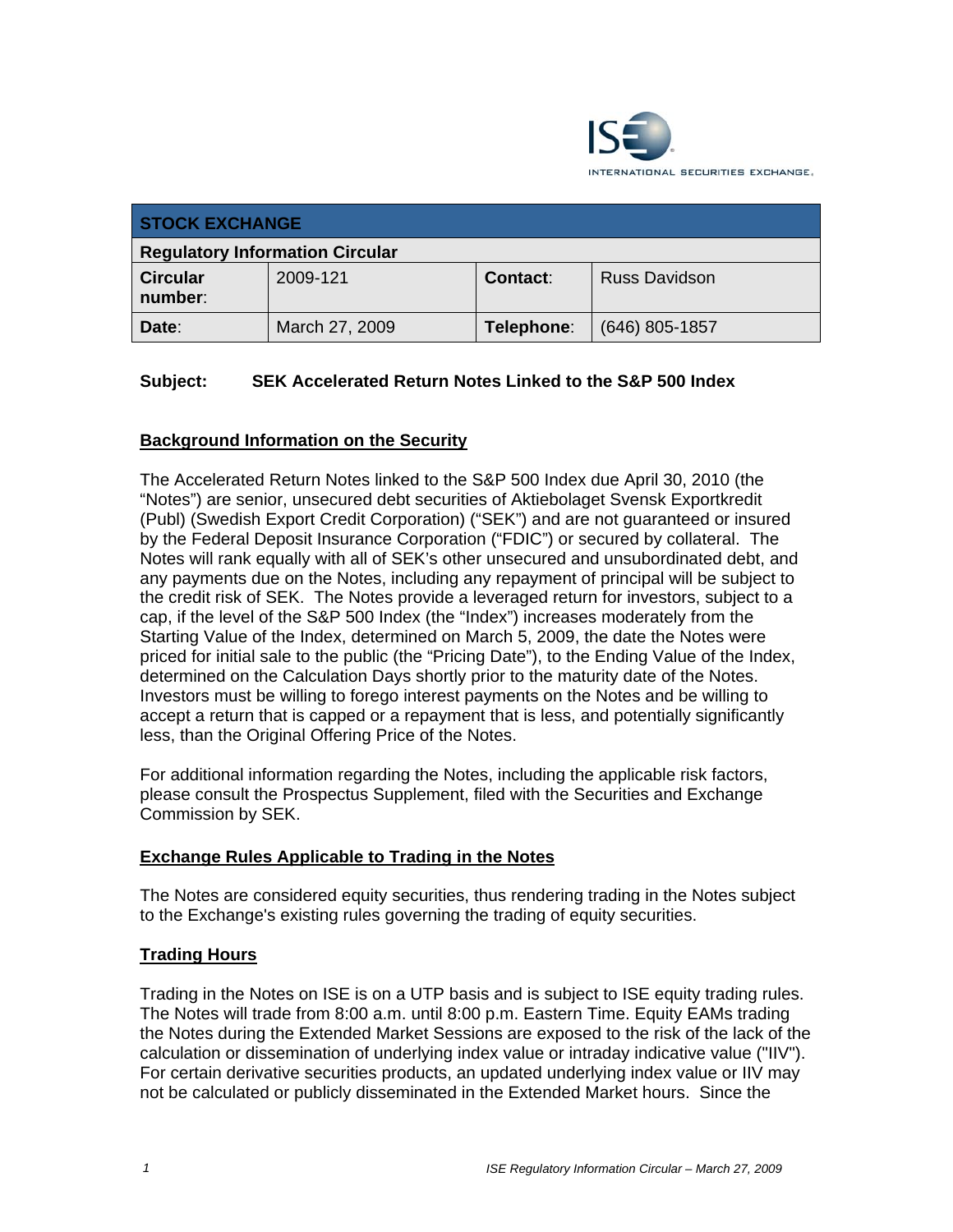underlying index value and IIV are not calculated or widely disseminated during Extended Market hours, an investor who is unable to calculate implied values for certain derivative securities products during Extended Market hours may be at a disadvantage to market professionals.

### **Trading Halts**

ISE will halt trading in the Notes in accordance with ISE Rule 2101(a)(2)(iii). The grounds for a halt under this Rule include a halt by the primary market because it stops trading the Notes and/or a halt because dissemination of the IIV or applicable currency spot price has ceased, or a halt for other regulatory reasons. In addition, ISE will stop trading the Notes if the primary market de-lists the Shares.

#### **Delivery of a Prospectus**

Pursuant to federal securities laws, investors purchasing Shares must receive a prospectus prior to or concurrently with the confirmation of a transaction. Investors purchasing Shares directly from the Fund (by delivery of the Deposit Amount) must also receive a prospectus.

Prospectuses may be obtained through the Distributor or on the Fund's website. The Prospectus does not contain all of the information set forth in the registration statement (including the exhibits to the registration statement), parts of which have been omitted in accordance with the rules and regulations of the SEC. For further information about the Fund, please refer to the Trust's registration statement.

**This Regulatory Information Circular is not a statutory Prospectus. Equity EAMs should consult the Trust's Registration Statement, SAI, Prospectus and the Fund's website for relevant information.**